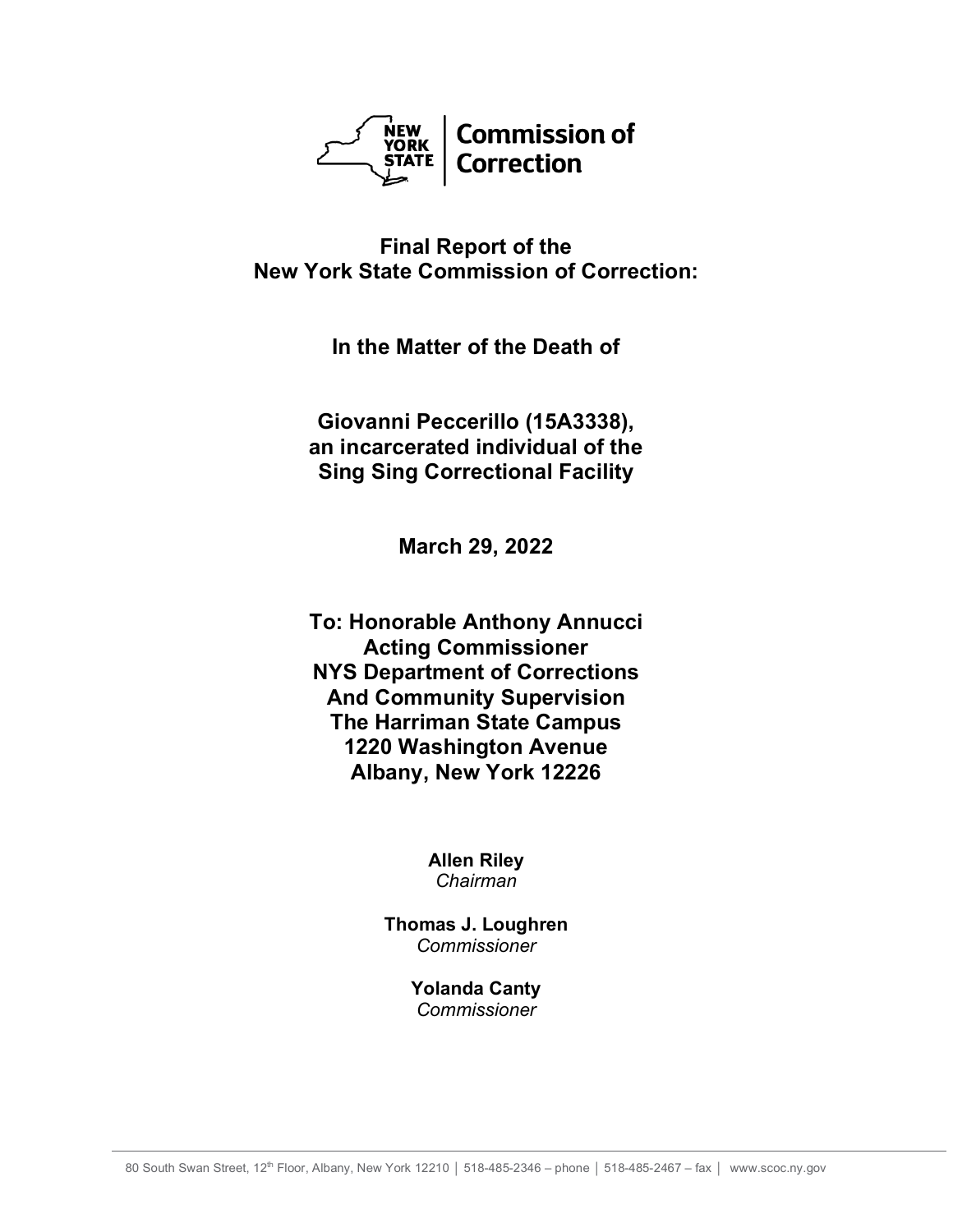### GREETINGS:

WHEREAS, the Medical Review Board has reported to the NYS Commission of Correction pursuant to Correction Law, section 47(1)(d), regarding the death of Giovanni Peccerillo who died on May 30, 2019, while an incarcerated individual in the custody of the NYS Department of Corrections and Community Supervision at the Sing Sing Correctional Facility, the Commission has determined that the following final report be issued.

#### FINDINGS:

- 1. On 5/30/19, Giovanni Peccerillo died from a suicidal hanging while in the custody of the New York State Department of Corrections and Community Supervision (NYS DOCCS) at the Sing Sing Correctional Facility (CF).
- 2. Peccerillo was serving a sentence of 15 years for the charge of Course Sexual Conduct with a Child 1<sup>st</sup> Degree.

. The instant offense was Peccerillo's first felony conviction and New York State incarceration. Peccerillo was arrested in Florida on 4/15/14 as a fugitive in the instant offense and was taken into custody at LaGuardia Airport on 4/23/14. In the instant offense, between October 1998 and February 2002 at a location in Suffolk County, Peccerillo sexually abused his ex-girlfriend's three-and-a-half year-old and six-year-old daughters.

- 3. .
- 4. .
- 5. On 8/13/15, Peccerillo was received in NYS DOCCS at the Downstate CF from the Suffolk County Jail
- 6.
- 7. In September 2015, Peccerillo was transferred from Downstate CF to Attica CF.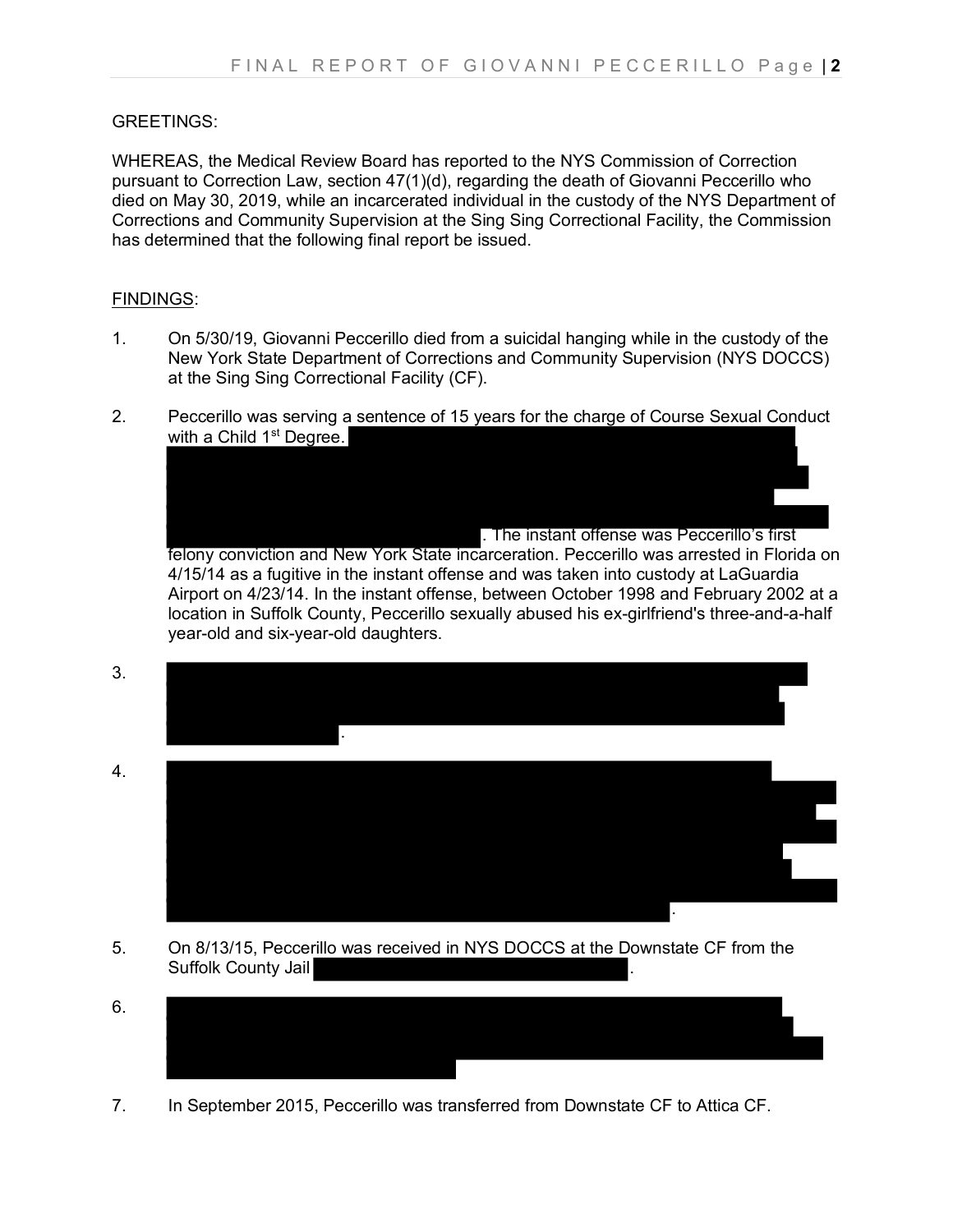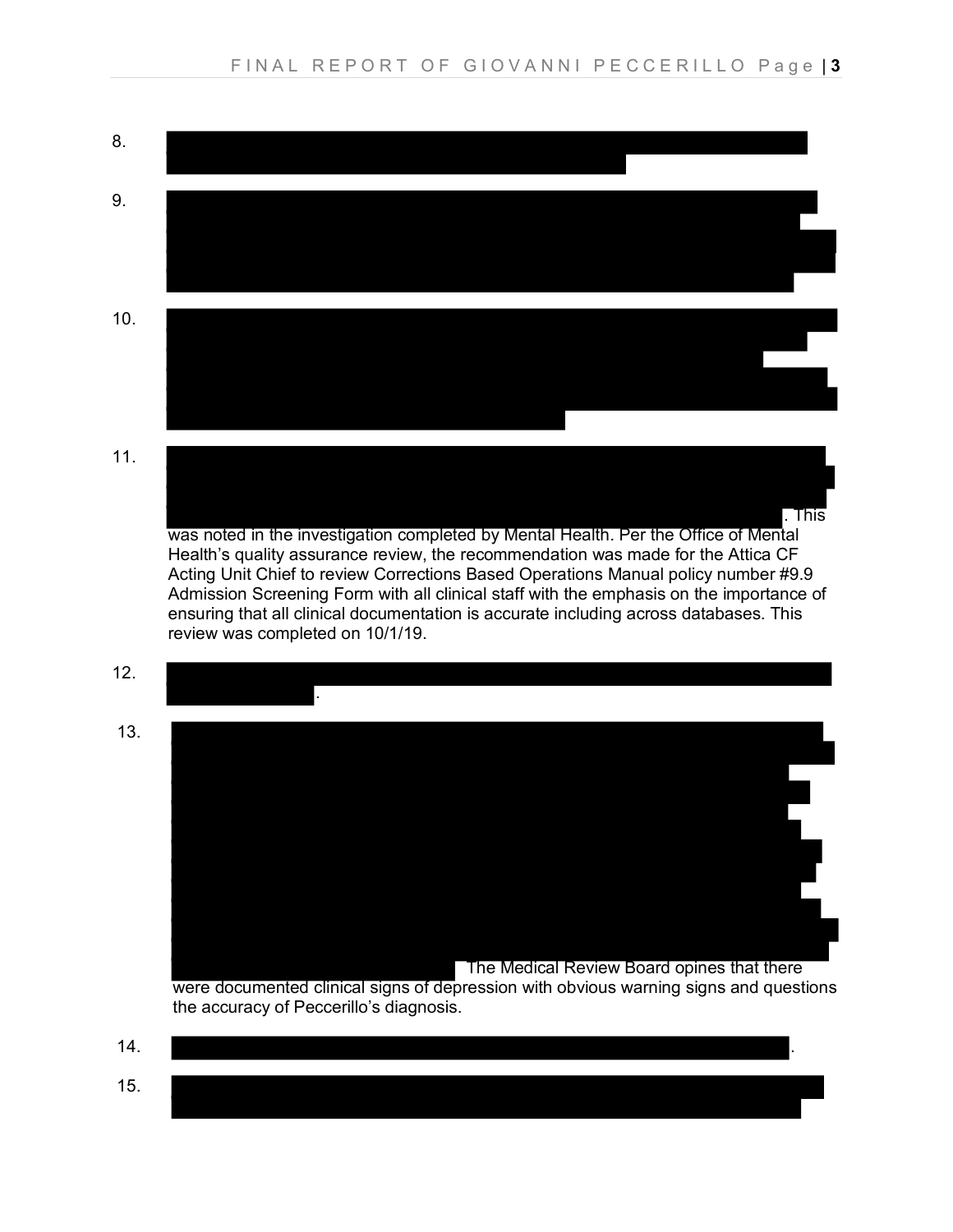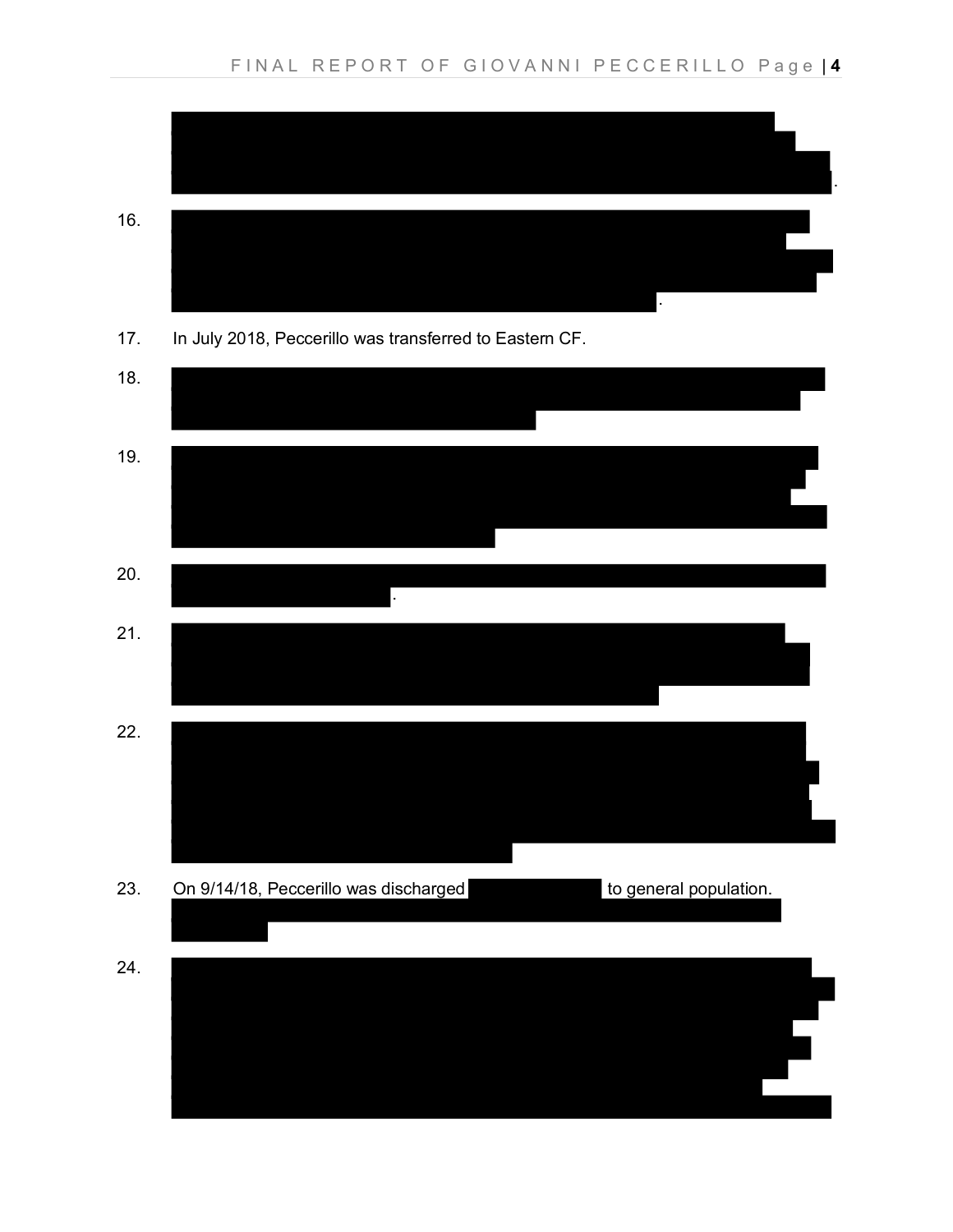

address Peccerillo's high blood pressure findings.

29. The clinician that completed the core history update did not utilize a new form and instead wrote the information as an update to a core history that had been completed on 4/11/16 during a previous episode of care. This issue was identified by the Office of Mental Health during their quality assurance review and a clinical supervision was conducted by the Attica CF Acting Unit Chief to assure Corrections Based Operations Manual Policy #9.14 Core History practice was accurate.

30.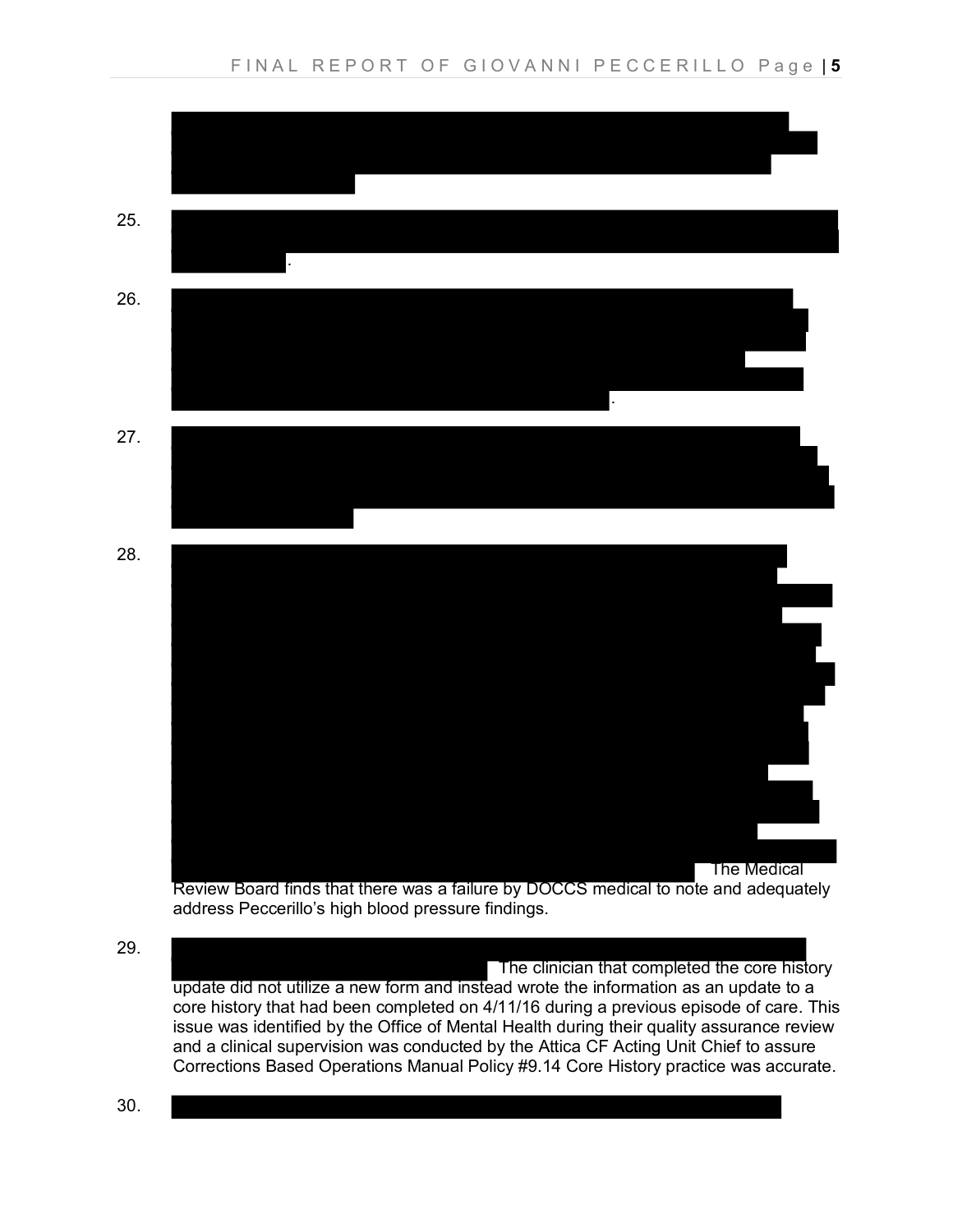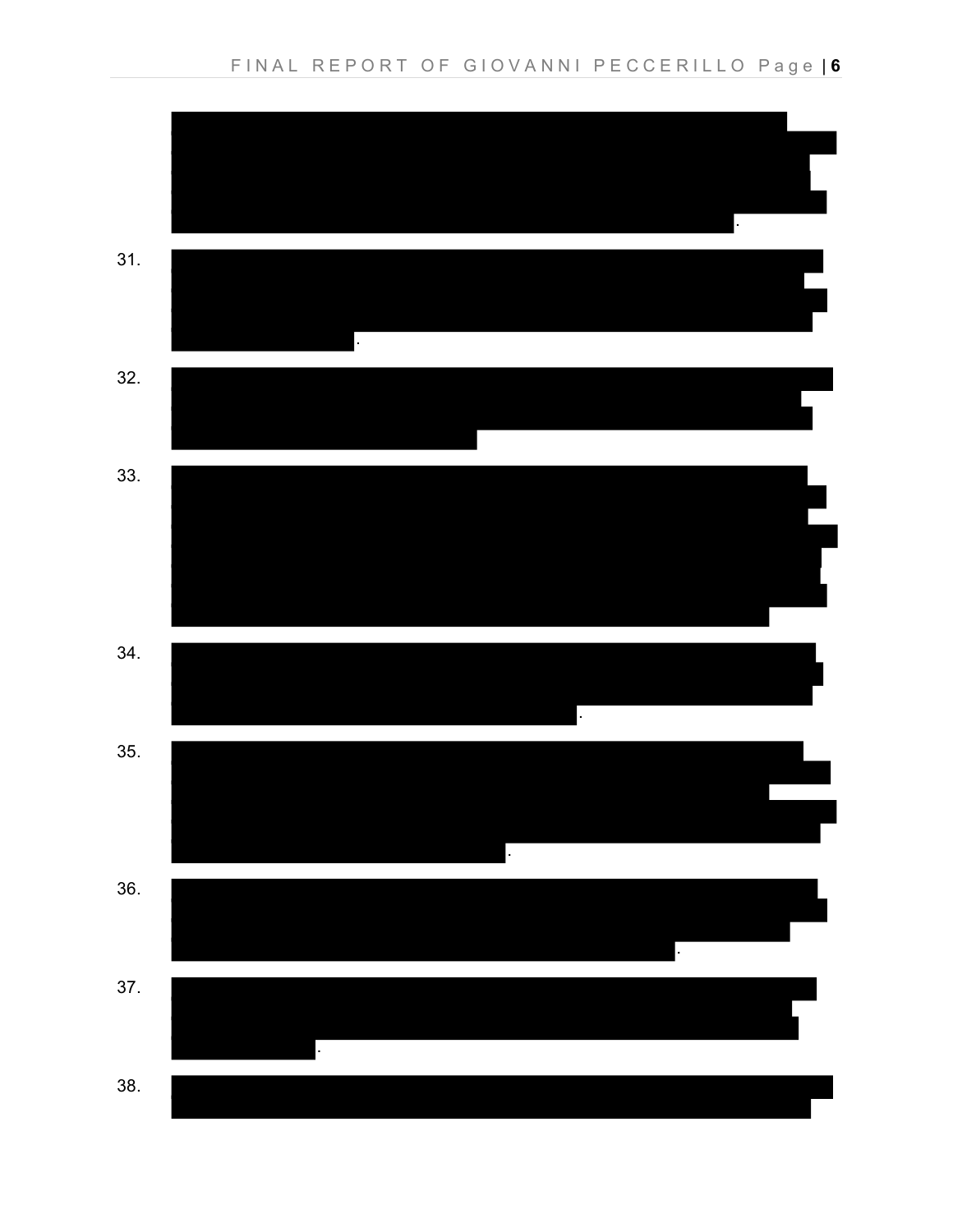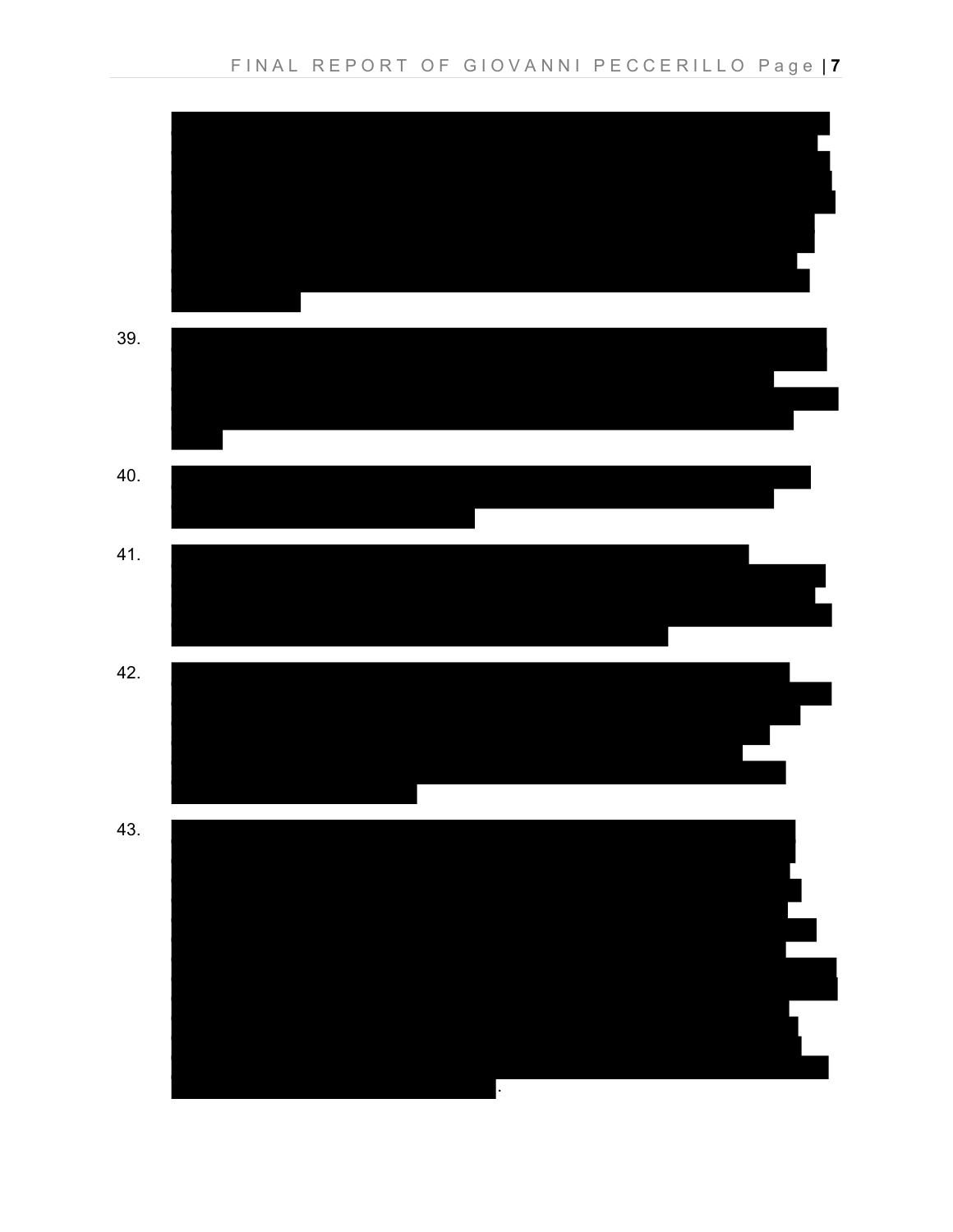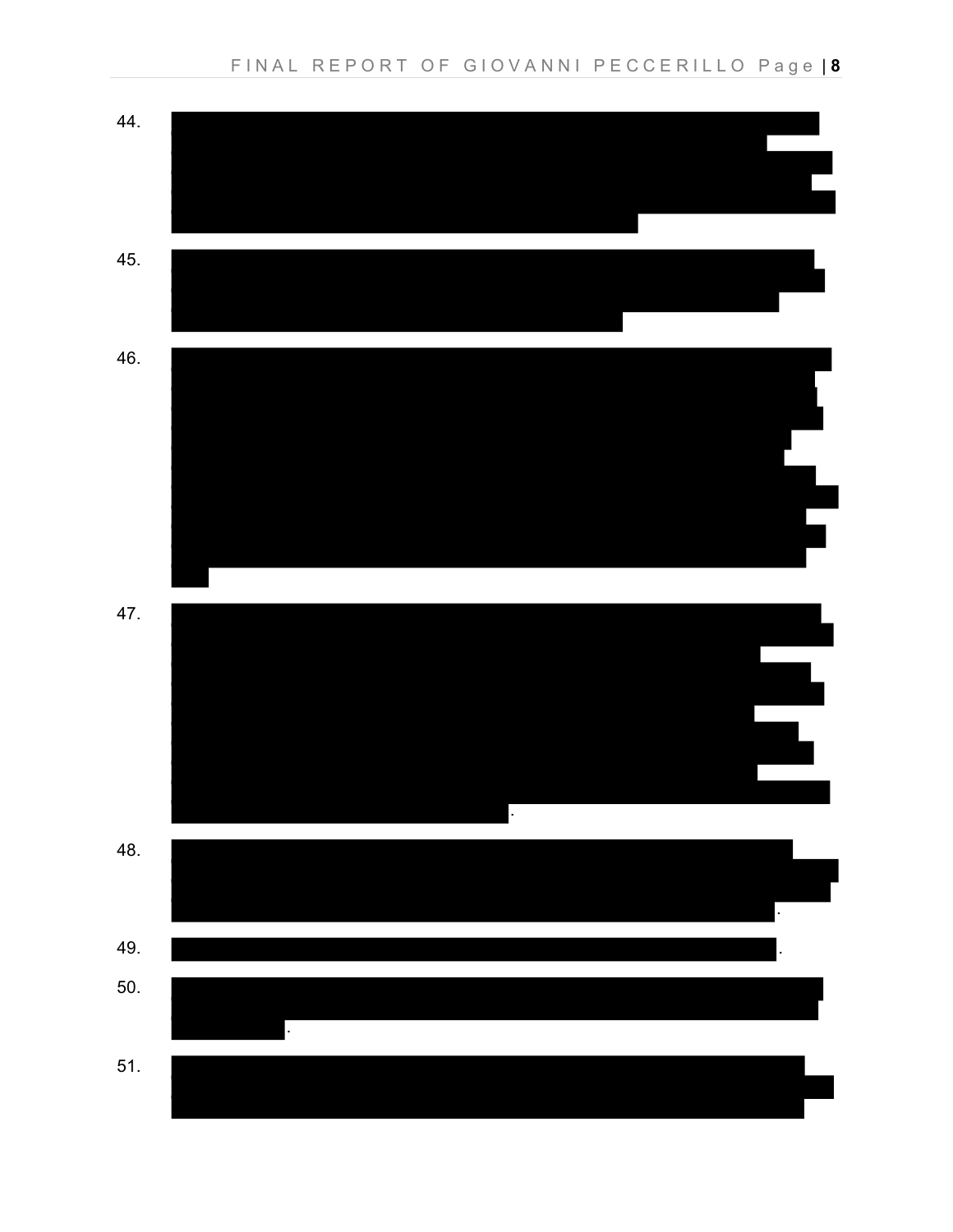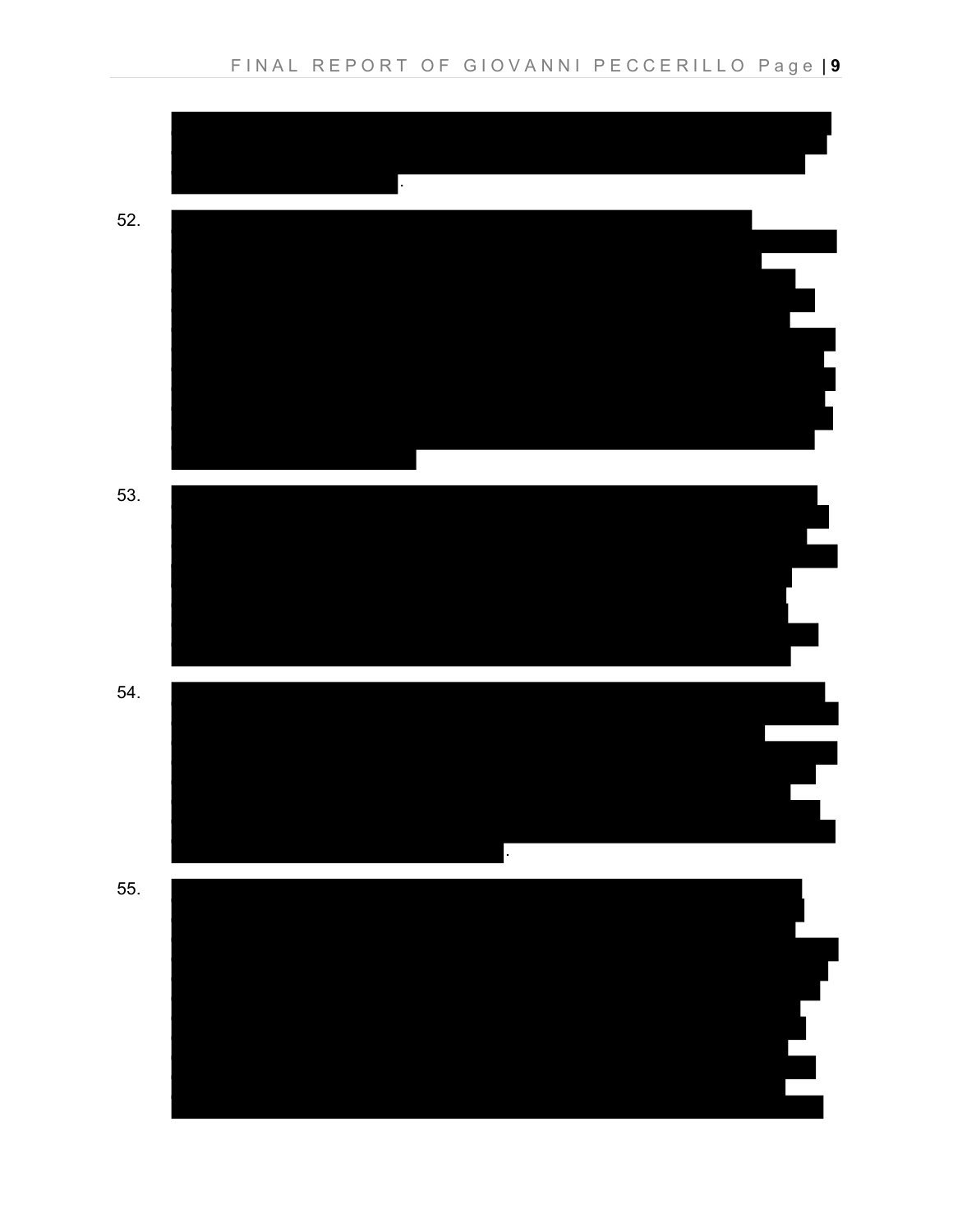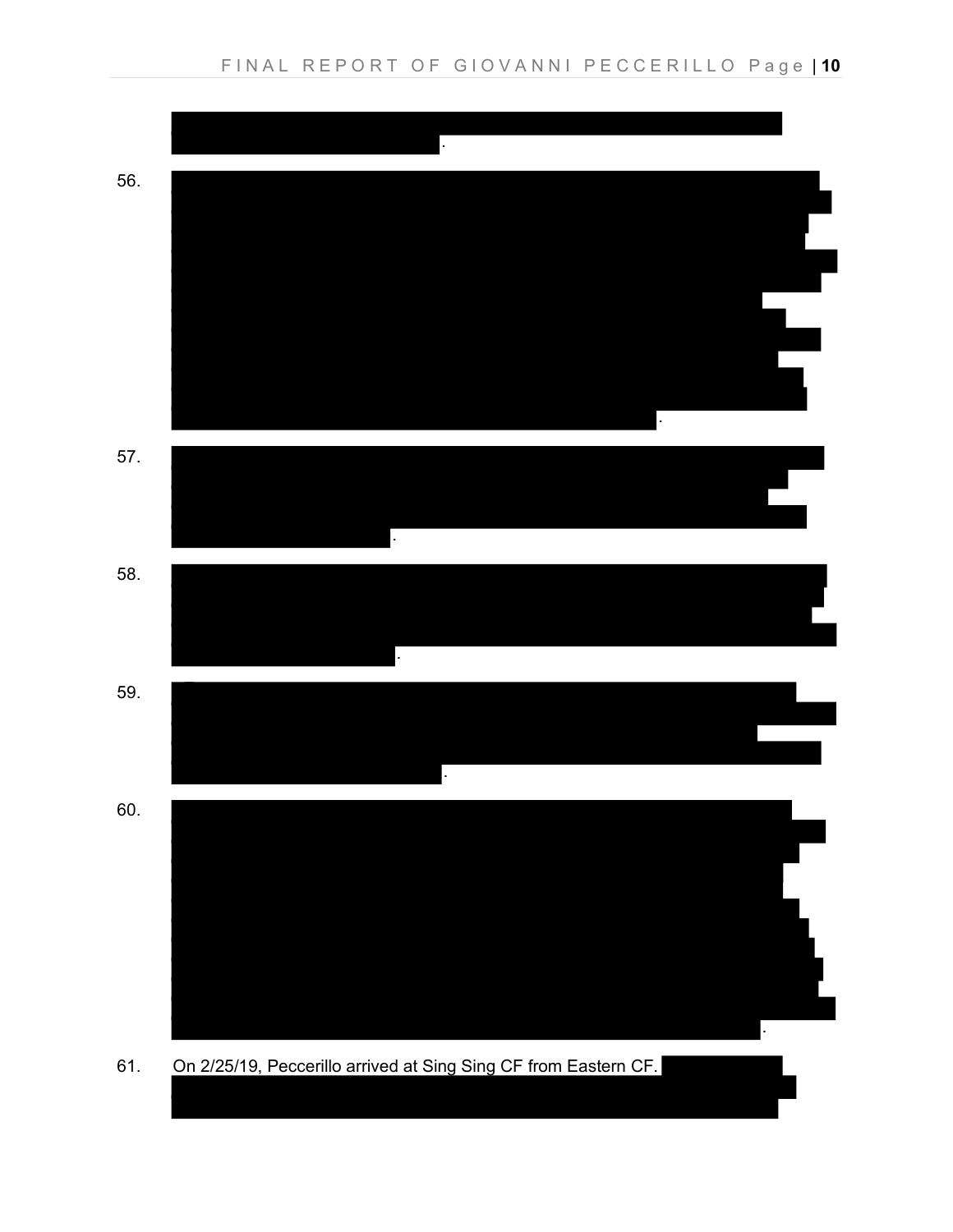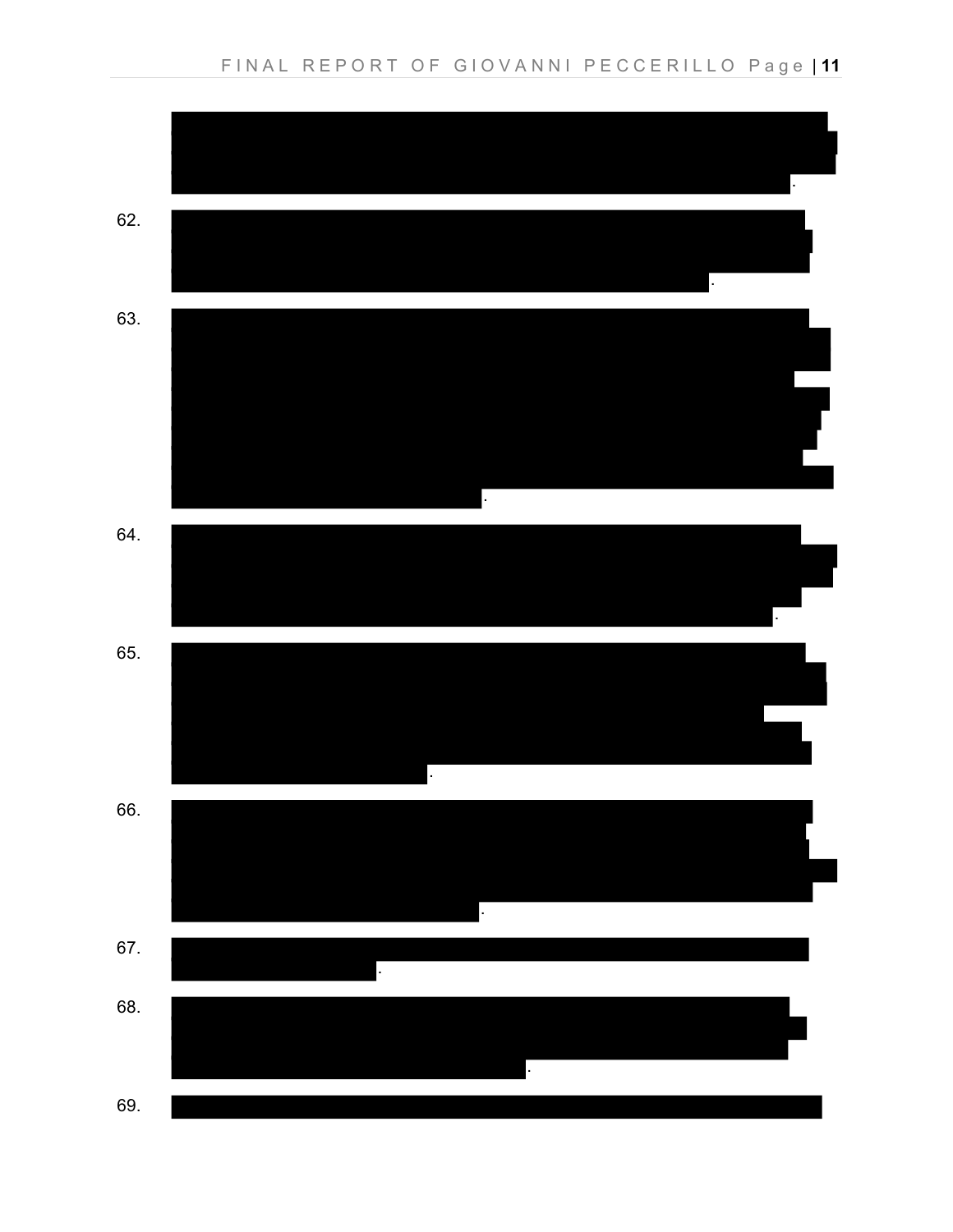

71. On 5/30/19 at 1:30 a.m. Peccerillo was last seen alive on security rounds and count. Peccerillo was housed in OA-MN-74S general population. At 2:02 a.m., CO M.J. found Peccerillo kneeling in the back-left corner of the cell with one end of a sheet tied around the neck and the other end secured to a shelf on the back wall of the cell. A medical response called at 2:05 a.m. CO M.J., CO A.B., CO E.B., and CO M.D. entered the cell and CO M.D. cut the sheet from Peccerillo's neck. Peccerillo was placed in the gallery outside the cell and CPR was initiated. RN . arrived.

|                      | <b>Ossining Volunteer Ambulance</b> |  |
|----------------------|-------------------------------------|--|
| arrived at 2:25 a.m. |                                     |  |
|                      |                                     |  |
|                      |                                     |  |
|                      |                                     |  |

# ACTIONS REQUIRED:

### TO THE DEPUTY COMMISSIONER OF THE NYS DEPARTMENT OF CORRECTIONS AND COMMUNITY SUPERVISION, DIVISION OF HEALTH SERVICES:

The Deputy Commissioner shall conduct a quality assurance review with medical providers at Eastern CF regarding why Peccerillo's findings of an elevated blood pressure on 9/25/18 were not addressed and not scheduled for follow up. A report of findings and corrective actions taken shall be provided to Medical Review Board upon completion.

*In a response to the Commission's preliminary report dated 1/19/22, DOCCS Deputy Commissioner of Health Services indicated that the requested reviews were completed with corrective action(s) taken.* 

# TO OFFICE OF MENTAL HEALTH, DIVISION OF FORENSIC SERVICES:

The Medical Review Board requests that a review of Peccerillo's psychiatric care be conducted with a review of his diagnoses and their clinical appropriateness given his documented signs indicating possible depression. A report of findings and corrective actions taken shall be provided to Medical Review Board upon completion.

*In a response to the Commission's preliminary report dated 1/18/22, the Office of Mental Health*